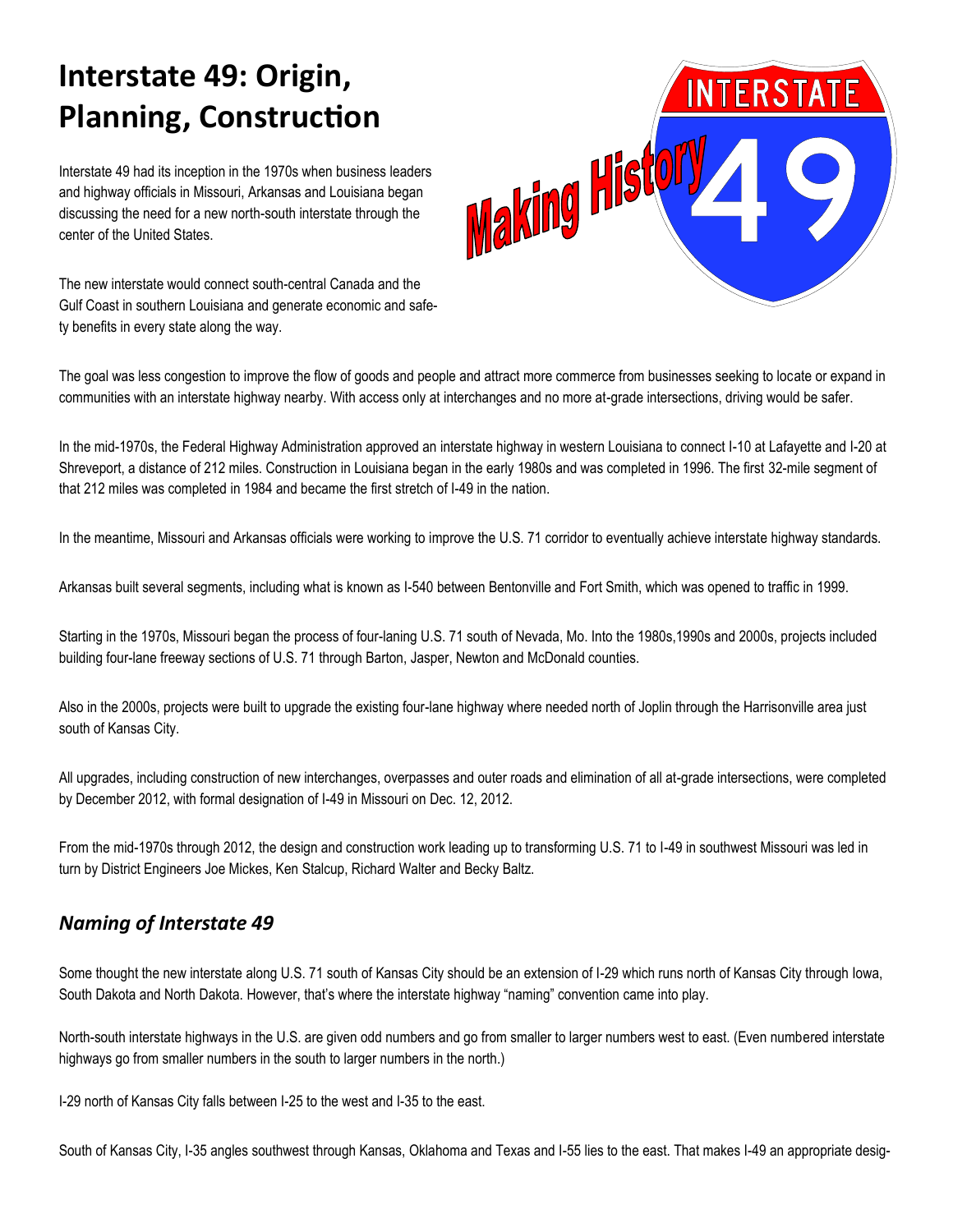nation in between.

Signs along I-49 will still carry the U.S. 71 shield. That's because U.S. 71 in Missouri has not been relocated and is still part of the national U.S. 71 corridor that also runs through Iowa and Minnesota to the north and through Arkansas, a sliver in Texas and Louisiana to the south.

# *Validation and Impetus for I-49*

A new interstate highway corridor between Kansas City and New

Orleans, essentially extending what was already being built in central Louisiana, was enacted by the United States Congress in 1991. The corridor was listed as a high priority in federal highway legislation – the Intermodal Surface Transportation Efficiency Act of 1991 – and later specified as I-49.

By 2002, a group of business and community leaders in Louisiana, Arkansas and Missouri formed the I-49 International Coalition to keep awareness high in all three states, to lobby for congressional funding and to explore other funding options. Those leaders meant to keep I-49 moving forward.

An I-49 caucus was formed in the U.S. House of Representatives and met for the first time in 2003. The coalition consisted of House members from Missouri, Arkansas and Louisiana, including then-Reps. Roy Blunt and Karen McCarthy of Missouri, John Boozman and Mike Ross of Arkansas and Billy Tauzin and Christopher John of Louisiana.

Supporters foresaw that eventually I-49 and I-29 would constitute a seamless freeway link of 1,630 miles across six states -- Louisiana, Arkansas, Missouri, Iowa, South Dakota and North Dakota. It would connect New Orleans-area Gulf Coast ports to Winnepeg, Canada, which lies 90 miles north of the U.S.-Canadian border. Winnepeg is a hub in central Canada for the transportation, agriculture, mining, forestry and energy industries.

Advocates understood that I-49 in southwest Missouri, Arkansas and Louisiana would intersect increasingly vital east-west interstates -- I-44 at Joplin, Mo., I-40 at Fort Smith, Ark., I-30 at Texarkana, Ark., I-20 at Shreveport, La., and I-10 at Lafayette, La.

# *Ongoing I-49 Construction*

From the beginning of the effort to develop and build I-49, the four-lane projects undertaken in Louisiana, Arkansas and Missouri were built to interstate standards.

Louisiana has spent \$1.5 billion on I-49-related projects. Work continues on \$5.6 billion worth of projects between Lafayette and New Orleans in the south and between Shreveport and the Arkansas state line in the north.

In Arkansas, \$1.2 billion in I-49-related projects are completed. Another \$2.8 billion in projects are coming, including a challenging 180-mile long stretch through the Ouachita Mountains between Fort Smith and Texarkana.

Arkansas officials also are moving to build what is known as the Bella Vista Bypass, starting first with a two-lane road. When Arkansas four-lanes the Bella Vista Bypass in the future, Missouri will complete its final five-mile portion of four-lane and connect to I-49 where it now ends at Pineville. (As of December 2012, Missouri has completed 180 miles of its 185-mile long portion of I-49.)

In Missouri, \$300 million has been spend on I-49-related projects since 1994. Missouri still must complete its portion of the Bella Vista Bypass at a cost of about \$50 million. Missouri also has future plans to build a new directional interchange at Route 171 that will cost nearly \$50 million (but it is